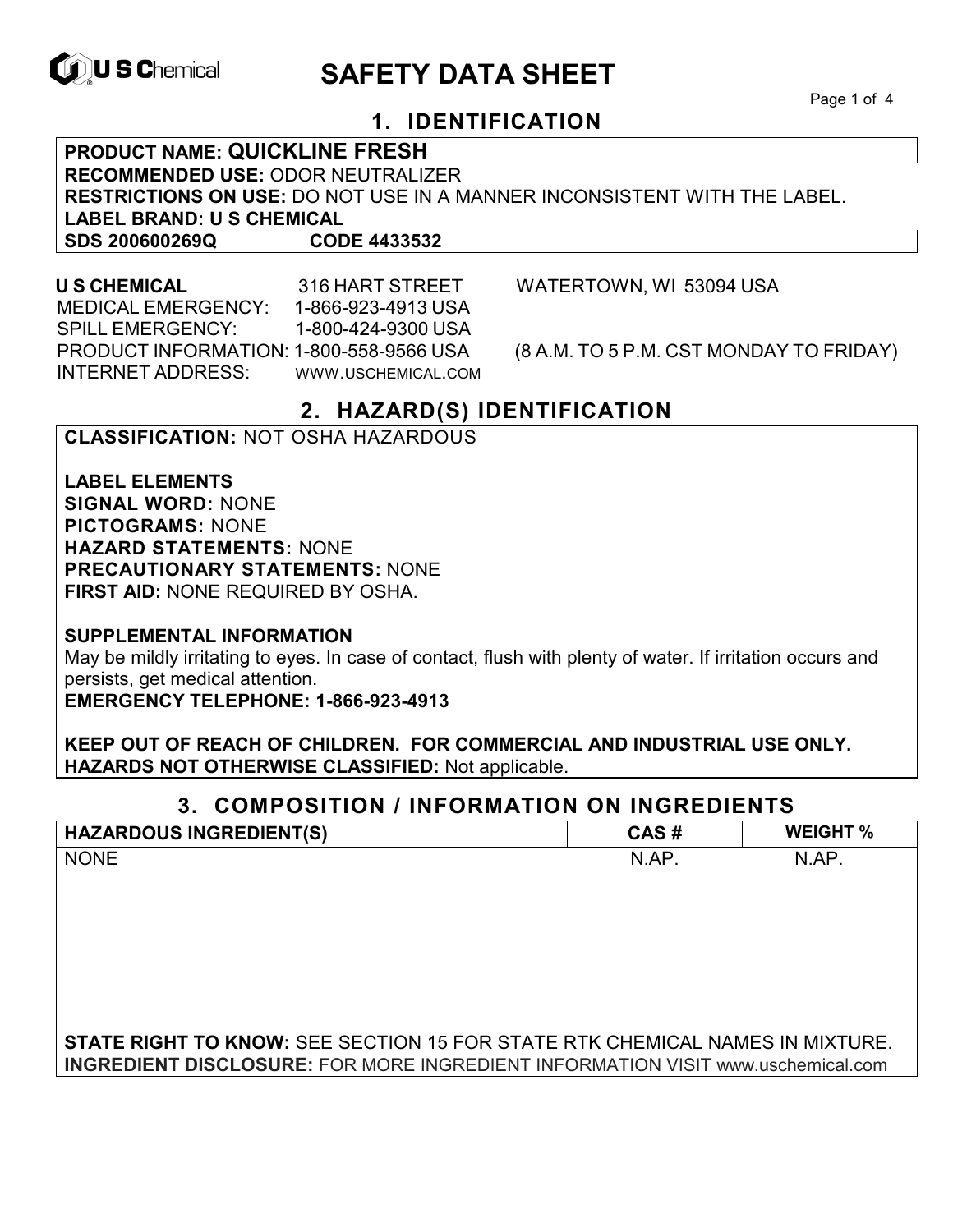# **QUICKLINE FRESH SDS 200600269Q**

### **4. FIRST-AID MEASURES** Page 2 of 4

**IF IN EYES:** FLUSH WITH PLENTY OF WATER. IF IRRITATION OCCURS AND PERSISTS, GET MEDICAL ATTENTION.

**IF ON SKIN:** FLUSH WITH PLENTY OF WATER. IF IRRITATION OCCURS AND PERSISTS, GET MEDICAL ATTENTION.

**IF SWALLOWED:** IF CONSCIOUS, DILUTE BY DRINKING UP TO A CUPFUL OF MILK OR WATER AS TOLERATED.

**IF INHALED:** NO SPECIFIC FIRST AID MEASURES ARE REQUIRED.

**EMERGENCY TELEPHONE: 1-866-923-4913** 

**MOST IMPORTANT SYMPTOMS / EFFECTS:** MAY BE MILDLY IRRITATING TO EYES. **MEDICAL CONDITIONS AGGRAVATED:** NONE KNOWN. **NOTE TO PHYSICIAN:** CALL 1-866-923-4913 FOR EXPOSURE MANAGEMENT ASSISTANCE.

# **5. FIRE-FIGHTING MEASURES**

**CHEMICAL HAZARDS:** NON-FLAMMABLE.

**COMBUSTION PRODUCT HAZARDS:** OXIDES OF CARBON, SULFUR + OTHER FUMES. **METHODS:** SELECT EXTINGUISHER AND METHODS BASED ON FIRE SIZE AND TYPE. **EQUIPMENT:** WEAR SCBA AND FULL PROTECTIVE GEAR AS CONDITIONS WARRANT. **NFPA RATING:** HEALTH-1/FLAMMABILITY-0/ INSTABILITY-0/SPECIAL HAZARD-N.AP. **SUITABLE EXTINGUISHERS:** WATER, DRY CHEMICAL, CO2 OR FOAM SUITABLE FOR FIRE. **UNSUITABLE EXTINGUISHERS:** NO RESTRICTIONS BASED ON CHEMICAL HAZARDS.

# **6. ACCIDENTAL RELEASE MEASURES**

**PERSONAL PRECAUTIONS:** KEEP PEOPLE OUT OF AREA. RUBBER BOOTS RECOMMENDED. BE CAREFUL NOT TO SLIP. WASH THOROUGHLY AFTER CLEAN-UP. **ENVIRONMENTAL PRECAUTIONS:** PREVENT SPILL FROM ENTERING DRAIN, STORM SEWER OR SURFACE WATERWAY. PREVENT WATER AND SOIL CONTAMINATION. **CLEAN-UP METHODS:** SMALL SPILLS MAY BE WIPED UP AND RINSED WITH WATER. FOR LARGER SPILLS, DIKE TO CONTAIN. PUMP TO LABELED CONTAINER OR ABSORB SPILLAGE AND SCOOP UP WITH INERT ABSORBENT MATERIAL. AFTER SPILL COLLECTION, RINSE AREA WITH WATER AND FOLLOW WITH NORMAL CLEAN-UP PROCEDURES.

# **7. HANDLING AND STORAGE**

**HANDLING:** FOLLOW ALL LABEL DIRECTIONS. INSTRUCT PERSONNEL ABOUT PROPER USE, HAZARDS, PRECAUTIONS, AND FIRST AID MEASURES. AVOID CONTACT WITH EYES. DO NOT TASTE OR SWALLOW. PRODUCT RESIDUE MAY REMAIN ON OR IN EMPTY CONTAINERS. HANDLE CAREFULLY TO AVOID DAMAGING CONTAINER. **STORAGE:** KEEP CONTAINER CLOSED WHEN NOT IN USE. STORAGE AT AMBIENT TEMPERATURES IN A DRY AREA OUT OF DIRECT SUNLIGHT. PROTECT FROM FREEZING. ROTATE STOCK REGULARLY. KEEP AWAY FROM FOOD AND DRINK. KEEP OUT OF REACH OF CHILDREN.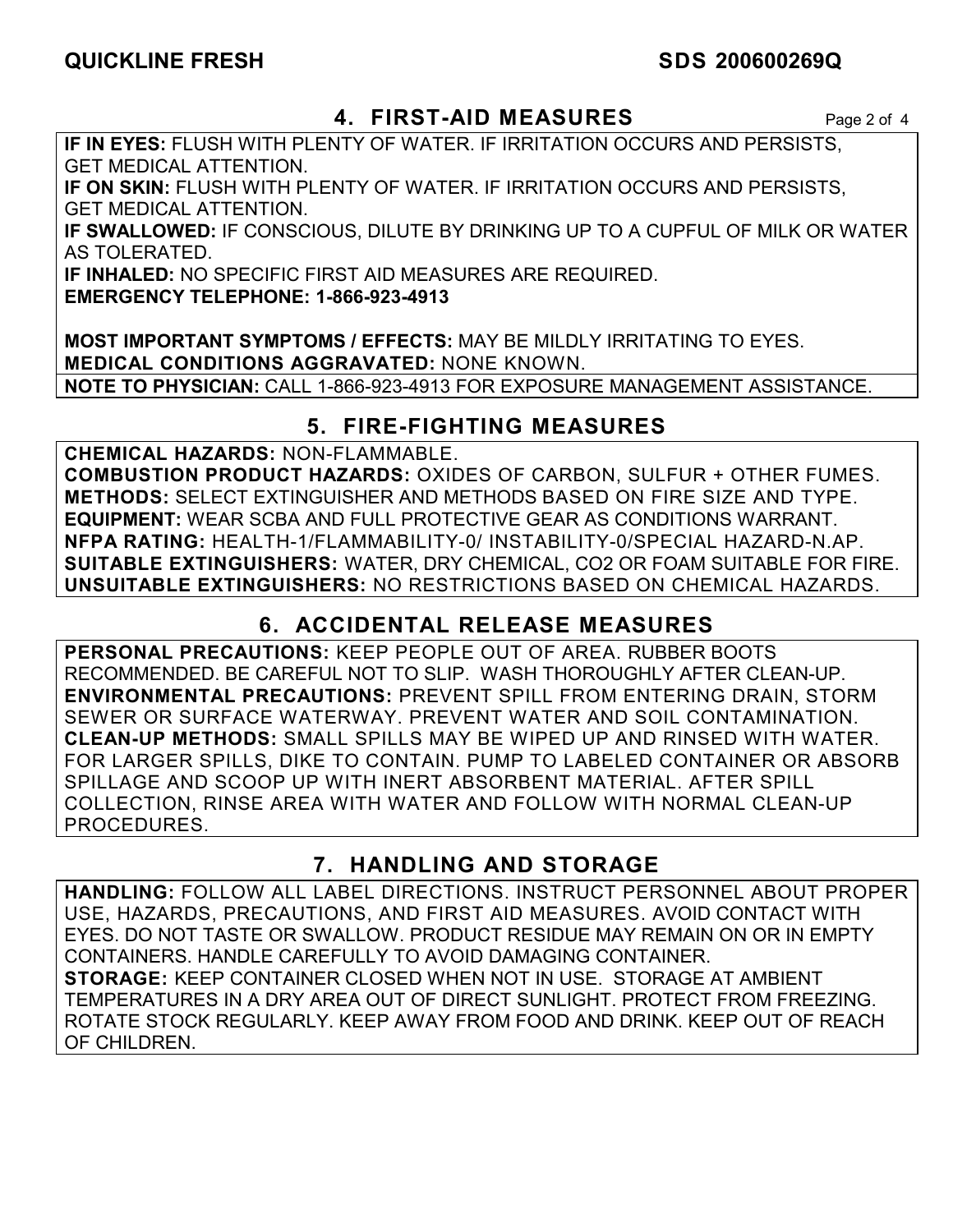#### **8. EXPOSURE CONTROLS / PERSONAL PROTECTION** Page 3 of 4

**EXPOSURE LIMITS:** NONE

**ENGINEERING CONTROLS:** GENERAL ROOM VENTILATION IS ADEQUATE.

**PERSONAL PROTECTION** 

**EYES:** PROTECTIVE EQUIPMENT NOT REQUIRED.

**HANDS:** PROTECTIVE EQUIPMENT NOT REQUIRED.

**RESPIRATORY:** PROTECTIVE EQUIPMENT NOT REQUIRED.

**FEET:** PROTECTIVE EQUIPMENT NOT REQUIRED.

**BODY:** PROTECTIVE EQUIPMENT NOT REQUIRED.

**HYGIENE MEASURES:** HANDLE IN ACCORDANCE WITH GOOD INDUSTRIAL HYGIENE AND SAFETY PRACTICE.

# **9. PHYSICAL AND CHEMICAL PROPERTIES**

| APPEARANCE: COLORLESS LIQUID           | <b>AUTO-IGNITION TEMPERATURE: N.AV.</b>    |
|----------------------------------------|--------------------------------------------|
| <b>ODOR: FRESH</b>                     | DECOMPOSITION TEMPERATURE: N.AV.           |
| pH CONCENTRATE: N.AP.                  | <b>EXPLOSIVE LIMITS (LEL/UEL): NONE</b>    |
| pH READY-TO-USE: 6.5                   | <b>EVAPORATION RATE: N.AV.</b>             |
| pH @ USE DILUTION: N.AP.               | FLAMMABILITY (SOLID, GAS): N.AP.           |
| <b>PHYSICAL STATE: LIQUID</b>          | <b>FLASH POINT: NONE</b>                   |
| <b>RELATIVE DENSITY (WATER): 1.000</b> | INITIAL BOILING POINT/RANGE: N.AV.         |
| <b>SOLUBILITY (WATER): COMPLETE</b>    | <b>MELTING POINT/FREEZING POINT: N.AV.</b> |
| VAPOR PRESSURE: N.AV.                  | <b>ODOR THRESHOLD: N.AV.</b>               |
| <b>VAPOR DENSITY: N. AV.</b>           | PARTITION COEFF. (N-OCTANOL/WATER): N.AV.  |
| <b>VISCOSITY: NON-VISCOUS</b>          | <b>OTHER: N.AV.</b>                        |

# **10. STABILITY AND REACTIVITY**

**REACTIVITY:** NO HAZARD.

**CHEMICAL STABILITY:** STABLE.

**POSSIBILITY OF HAZARDOUS REACTIONS:** NONE KNOWN. WILL NOT POLYMERIZE. **CONDITIONS TO AVOID:** TEMPERATURES BELOW 35°F (1.6°C) OR ABOVE 120°F (49°C). **MATERIALS TO AVOID:** DIRECT MIXING WITH OTHER CHEMICALS. MIX ONLY WITH WATER. **HAZARDOUS DECOMPOSITION PRODUCTS:** NONE UNDER NORMAL CONDITIONS.

# **11. TOXICOLOGICAL INFORMATION**

**ROUTES OF EXPOSURE:** EYES, SKIN, INGESTION, INHALATION. **INFORMATION ON ROUTES OF EXPOSURE:** NO LC50/LD50 TEST DATA FOR MIXTURE. **ACUTE EFFECTS/SYMPTOMS**

 **EYES:** MAY BE MILDLY IRRITATING TO EYES. MAY CAUSE REDNESS AND WATERING. **SKIN:** MAY BE MILDLY IRRITATING TO SENSITIVE SKIN.

 **INGESTION:** MAY CAUSE IRRITATION, NAUSEA, VOMITING AND DIARRHEA. **INHALATION:** NONE KNOWN.

**CHRONIC / OTHER EFFECTS:** NO REPORTABLE GERM CELL MUTAGENS, SKIN SENSITIZERS, RESPIRATORY SENSITIZERS, REPRODUCTIVE TOXINS OR ASPIRATION HAZARDS. **SPECIFIC TARGET ORGANS (SINGLE/REPEATED):** NONE KNOWN.

**NUMERICAL MEASURES OF TOXICITY:** ATEmix (ORAL-RAT) = ABOVE 2000 MG / KG **CARCINOGENS:** NO REPORTABLE ACGIH, IARC, NTP, OR OSHA CARCINOGENS.